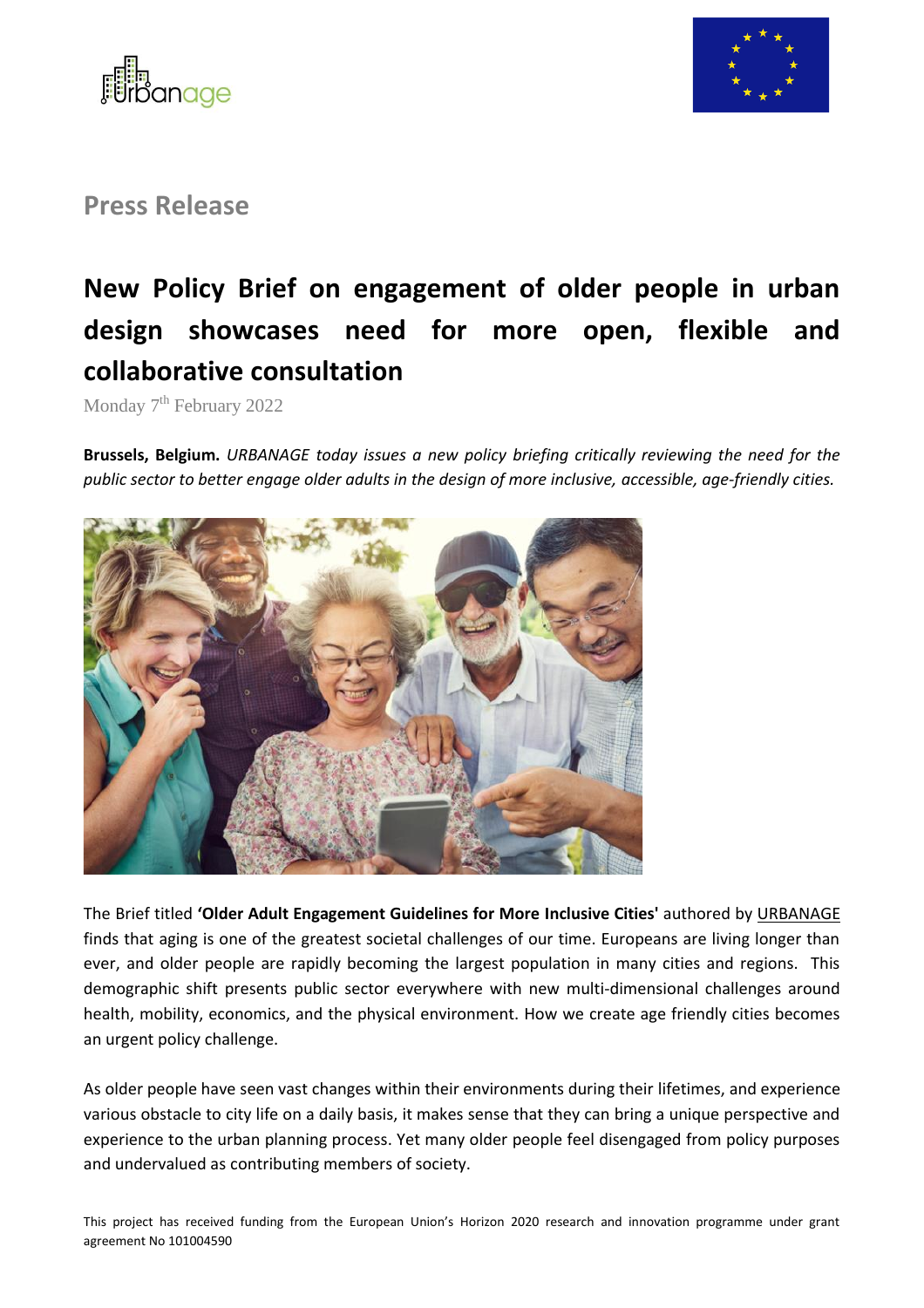

URBANAGE is a [H2020](https://ec.europa.eu/info/funding-tenders/opportunities/portal/screen/programmes/h2020) European project on a mission to change the status quo and help create agefriendly cities by using new technologies to put older people's voices at the heart of urban planning. Consisting of a mix of researchers, cities, regions and technologists, the team are engaging with older adults in Helsinki, Santander, and Flanders to co-create enhanced urban planning processes which result in more inclusive policies and services that help all citizens enjoy a good quality of life into old age. A first output from working with older people are a set of guidelines for how public sector can better secure the engagement of older people in their co-design activities.

## **The proposed guidelines**

1. Create an offer of engagement activities to which older citizens with different levels of commitment and engagement can contribute. The older adult needs to be free to choose whether they want to engage in inbound or outbound activities, or non-institutional or institutional activities.

2. When older adults engage in long-term commitments, offer enough consistency and structure in terms of structural support and financial resources.

3. Promote self-efficacy. Show older citizens that their efforts to improve the neighborhood have a clear and tangible impact.

4. When applying new technologies in citizen engagement activities, clearly state the added value of these new technologies.

5. When applying new technologies to engagement activities for older adults, communicate transparently about why local policy makers want to apply this technology.

6. Apply dual-track policies. When applying new technologies for neighborhood-improving activities, also offer non-digital alternatives for older citizens who will not, or cannot, use these new technologies. 7. Social influence & relatedness should be at the center of the engagement strategy for older adults, as they are the strongest motivator. In contrast, ownership & possession can be disregarded as a core motivational driver.

8. In developing an engagement strategy, collaboration towards a shared goal is preferred as a driver over strong competition

9. In setting goals, it is necessary to find the right balance between attainability and challenge difficulty. 10. To keep older adults engaged, it is necessary to highlight the greater cause and to communicate the impact of their input.